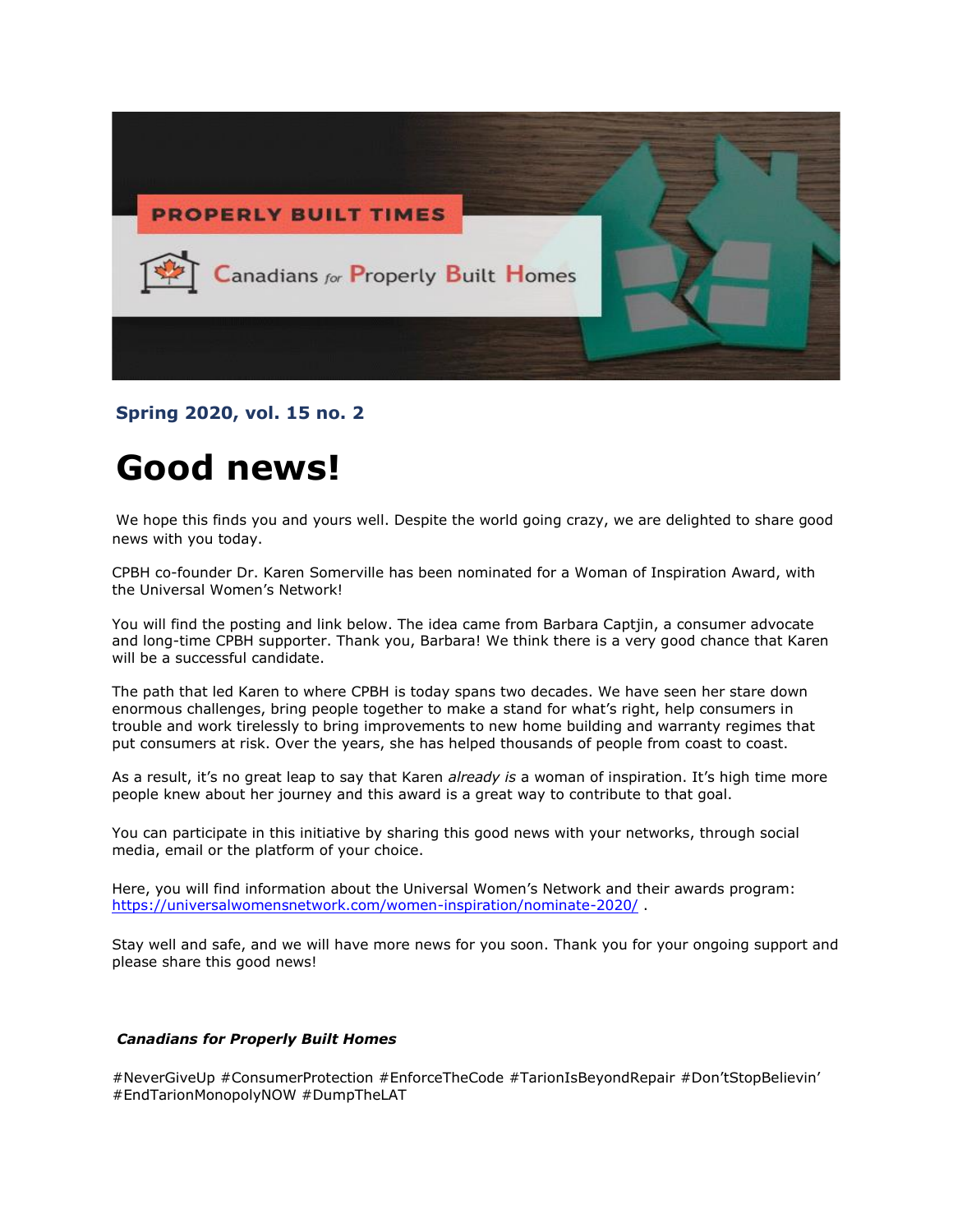

## KAREN SOMERVILLE Canadians for Properly Built Homes - President

Dr. Karen Somerville is a woman of inspiration. Recognized in business and academe as an expert in organizational change, a certified board director, an accredited coach and more, Karen has overcome adversity and gone on to help people in so many ways. In addition to her many successful pursuits, Karen is the President of Canadians for Properly Built Homes, the only national, volunteer, non-partisan, not-forprofit consumer advocacy and protection organization of its kind in Canada. There, Karen brings people together and inspires them to contribute to positive outcomes in the service of others. As an advocate for social justice and a catalyst for change, Karen has

made a real difference in the lives of thousands as she fights for their rights and wellbeing. Generous with her time and as a mentor, Karen is a true leader whose example inspires both women and the men who support them.

Nominating Dr. Karen Somerville for the Advocate and Catalyst for Change Award is a natural fit, and an opportunity for others to learn from her journey.

<https://universalwomensnetwork.com/women-inspiration/nominees-finalists/> **#WOI2020Raisethebar**



#### **About CPBH**

Canadians for Properly Built Homes (CPBH) is an independent, national not for profit corporation dedicated to healthy, safe, durable, energy efficient residential housing for Canadians, and is the only organization of its kind in Canada. Working for consumer awareness and protection, CPBH is run by a volunteer Board of Directors and is supported by a volunteer Advisory Council of industry experts and other key stakeholders. CPBH earned "partner" status with the Canadian Consumer Information Gateway (Industry Canada). Follow us: